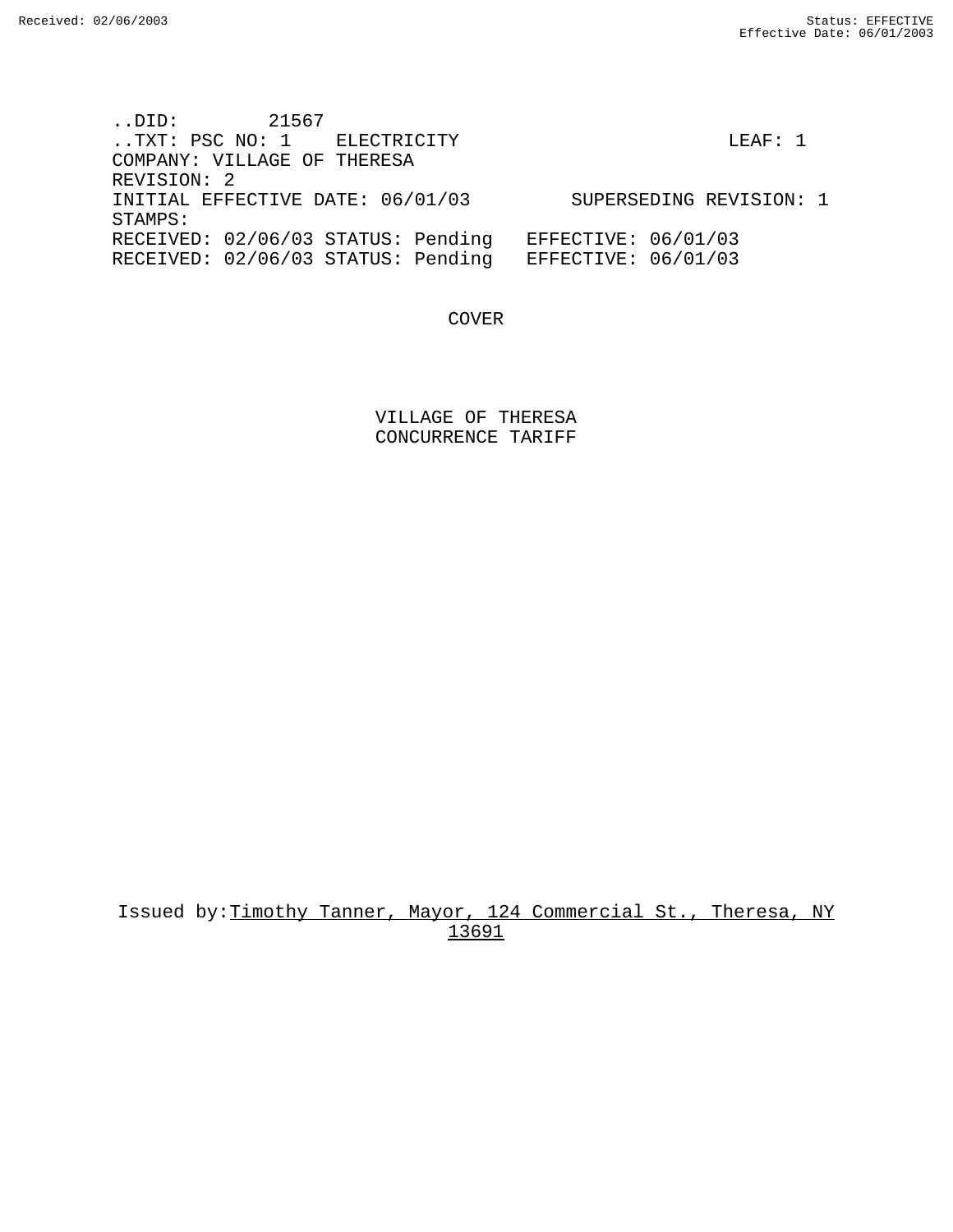# ..DID: 21572 ..TXT: PSC NO: 1 ELECTRICITY LEAF: 2 COMPANY: VILLAGE OF THERESA REVISION: 2 INITIAL EFFECTIVE DATE: 06/01/03 SUPERSEDING REVISION: 1 STAMPS: RECEIVED: 02/06/03 STATUS: Pending EFFECTIVE: 06/01/03

## TABLE OF CONTENTS

#### LEAF #

| $\mathbf{I}$ | <b>GENERAL INFORMATION</b>                                                  |    |  |  |
|--------------|-----------------------------------------------------------------------------|----|--|--|
|              | <b>CONCURRENCE</b><br>Α.                                                    | 3  |  |  |
|              | <b>TERRITORY TO WHICH SCHEDULE APPLIES</b><br>В.                            | 3  |  |  |
| П.           | <b>SERVICE CLASSIFICATION NO. 1</b><br>Residential                          | 4  |  |  |
| III.         | <b>SERVICE CLASSIFICATION NO. 2</b><br>General Service - Non-demand Metered | 6  |  |  |
| IV.          | <b>SERVICE CLASSIFICATION NO. 3</b><br><b>Street Lighting</b>               | 8  |  |  |
| V.           | <b>SERVICE CLASSIFICATION NO. 4</b><br>General Service - Demand Metered     | 9  |  |  |
| VI.          | <b>CHARGES</b>                                                              |    |  |  |
|              | <b>RECONNECTION CHARGE</b><br>Α.                                            | 11 |  |  |
|              | <b>INSUFFICIENT FUNDS CHECK CHARGE</b><br>В.                                | 11 |  |  |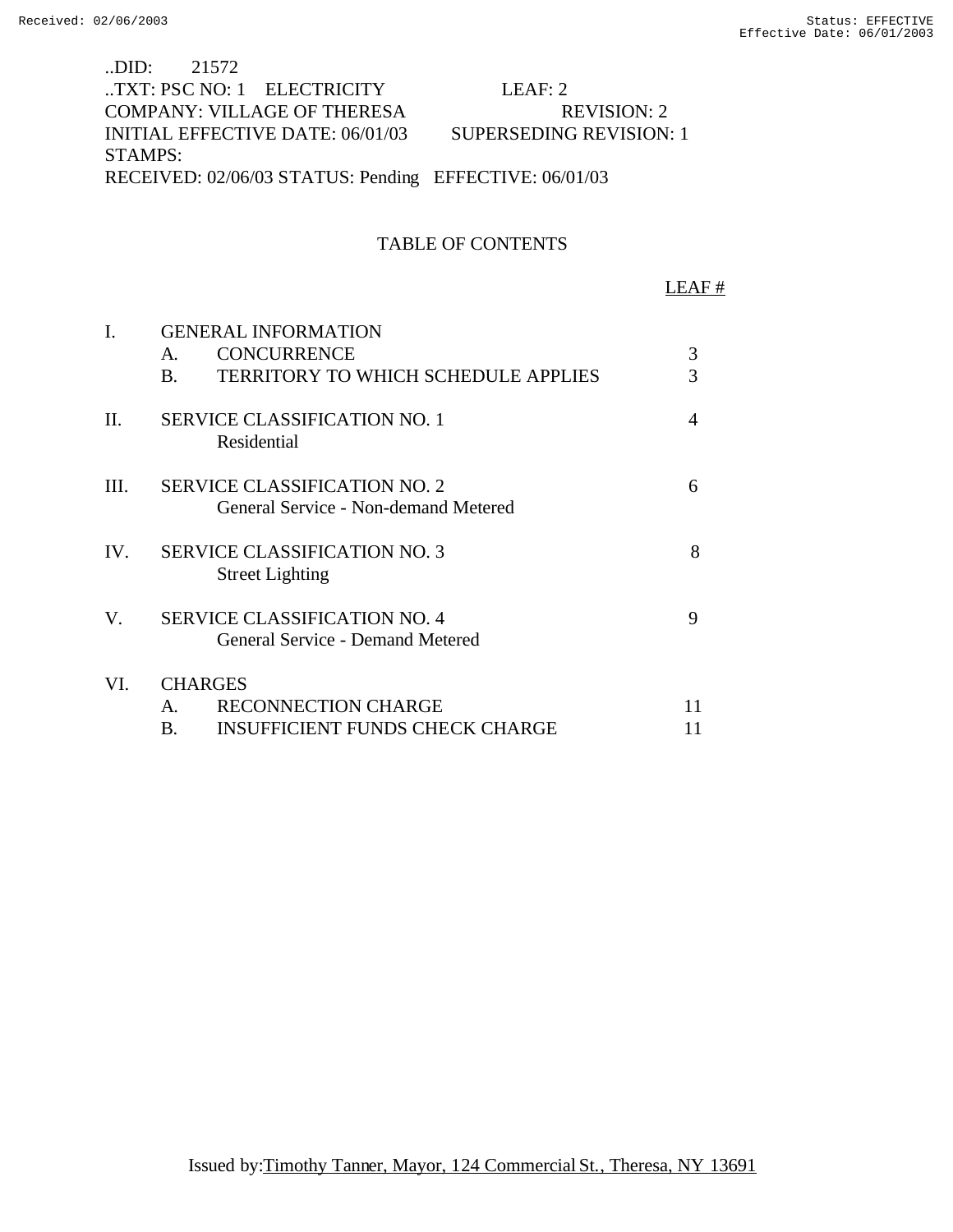# ..DID: 21573 ..TXT: PSC NO: 1 ELECTRICITY LEAF: 3 COMPANY: VILLAGE OF THERESA REVISION: 2 INITIAL EFFECTIVE DATE: 06/01/03 SUPERSEDING REVISION: 1 STAMPS: RECEIVED: 02/06/03 STATUS: Pending EFFECTIVE: 06/01/03

## GENERAL INFORMATION

## A. CONCURRENCE:

The Village of Theresa concurs in and agrees to abide by the rules and regulations as set forth in the generic tariff filed by the New York Municipal Power Agency (NYMPA) in Case No. 97-E-1575.

## B. TERRITORY TO WHICH SCHEDULE APPLIES:

These rates, rules and regulations are applicable to the Village of Theresa and those served under franchises granted to the Village of Theresa.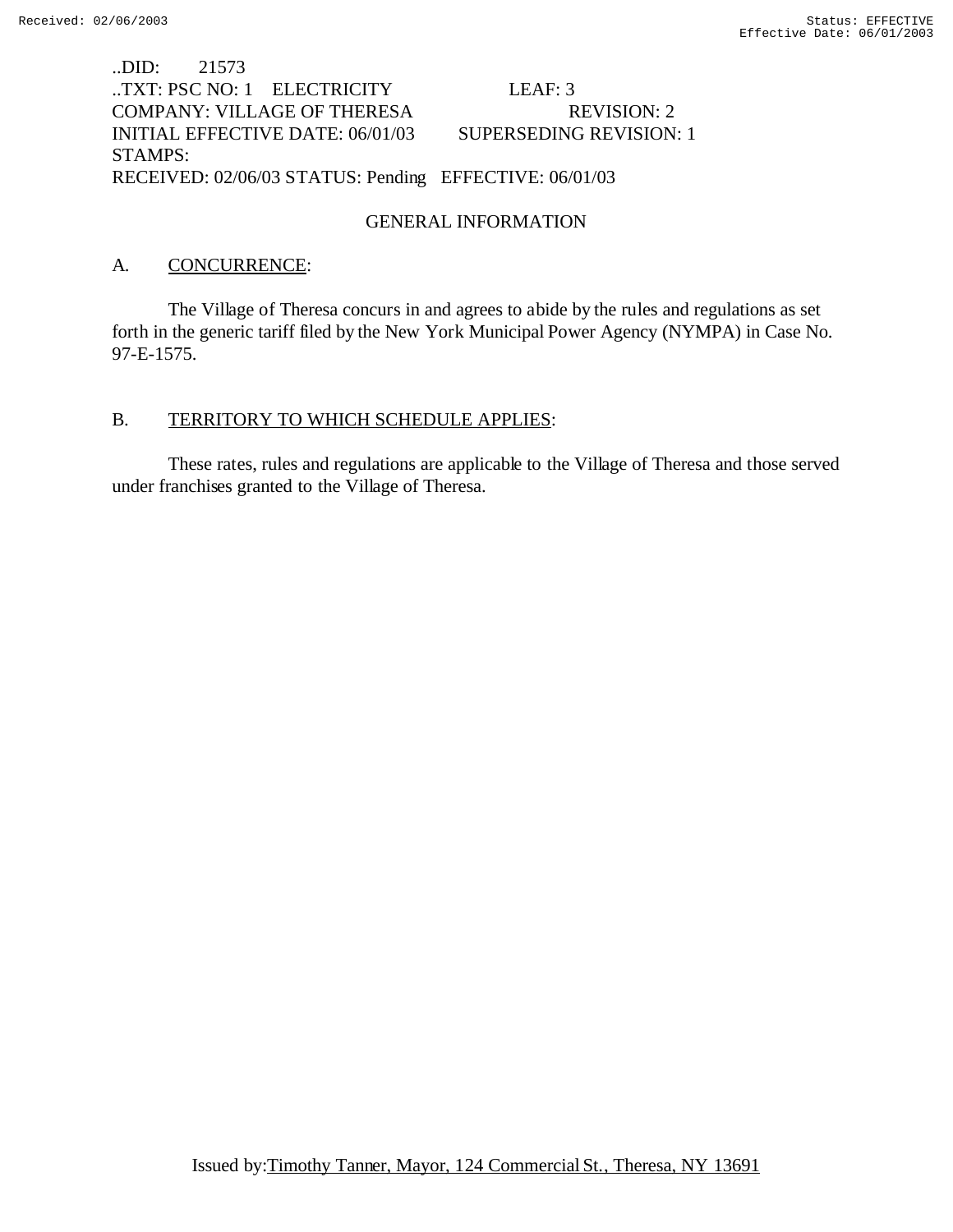# PSC NO: 1 ELECTRICITY LEAF: 4 COMPANY: VILLAGE OF THERESA REVISION: 4 INITIAL EFFECTIVE DATE: 06/01/2005 SUPERSEDING REVISION: 3 Issued in compliance with Commission Order effective May 23, 2003 in Case 03-E-0167.

## SERVICE CLASSIFICATION NO. 1 Residential

#### APPLICABLE TO USE OF SERVICE FOR:

 Single-phase residential purpose usage in an individual residence; in an individual flat or individual apartment in a multiple-family dwelling; for residential purposes in a rooming house where not more than four (4) rooms are available for rent; and for single phase farm service when supplied through the farm residence meter; use exclusively in connection with religious purposes by corporations or associations organized and conducted in good faith for religious purposes, and including the operation by such corporation or association of a school, not withstanding that secular subjects are taught at such school; for single-phase service exclusively in connection with a community residence as defined in subdivision 28, 28A or 28B of section 1.03 of the Mental Hygiene Law, provided that such residence is operated by a not-for-profit corporation and if supervisory staff is on site on a twenty-four hour per day basis that the residence provides living accommodations for fourteen or fewer residents; and use for any post or hall owned or leased by a not-for-profit organization that is a veterans organization.

#### CHARACTER OF SERVICE:

 Continuous, alternating current at approximately 60 Cycle, 120 volt, 2 wire or 120/240 volt, three wire single phase, depending upon the characteristics of the load and the circuits from which service is supplied.

## MONTHLY RATE (EFFECTIVE):

|                                 | Rate     |
|---------------------------------|----------|
| <b>Customer Service Charge</b>  | \$3.95   |
| Non-Winter Rate (May - October) |          |
| Energy charge, per kWh          | \$0.0488 |
| Winter Rate (November - April)  |          |
| Energy charge, per kWh          |          |
| First 1,000 kWh                 | \$0.0488 |
| Over 1,000 kWh                  | \$0.0759 |
|                                 |          |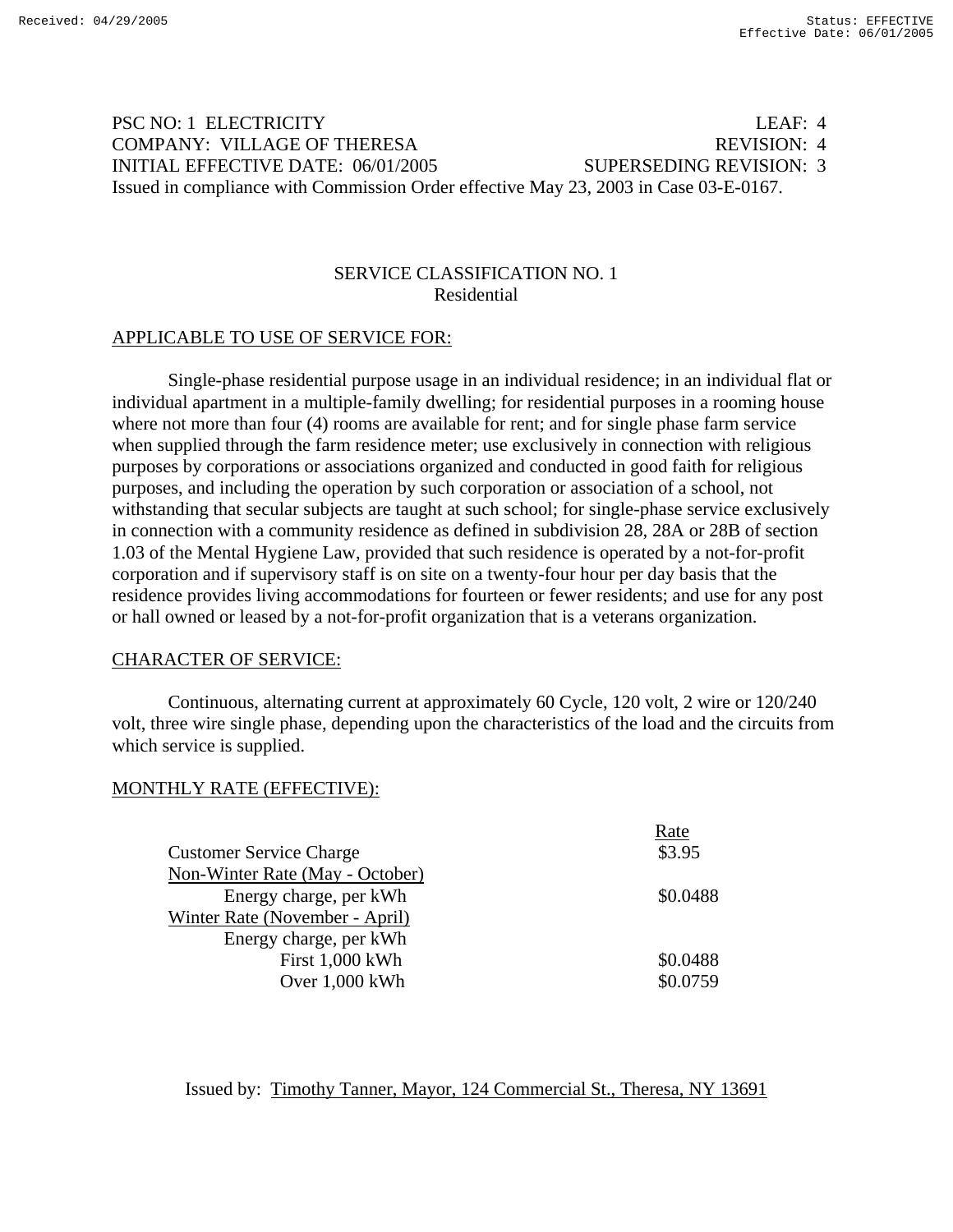..DID: 21575 ..TXT: PSC NO: 1 ELECTRICITY LEAF: 5 COMPANY: VILLAGE OF THERESA REVISION: 2 INITIAL EFFECTIVE DATE: 06/01/03 SUPERSEDING REVISION: 1 STAMPS: RECEIVED: 02/06/03 STATUS: Pending EFFECTIVE: 06/01/03

> SERVICE CLASSIFICATION NO. 1 (CONT''D) Residential

#### MINIMUM CHARGE:

The minimum charge is the customer service charge.

### TERMS OF PAYMENT:

All bills are due when rendered. Full payment must be received on or before the date shown on the bill to avoid a late payment charge of 1.5% as provided in Rule VIII of the NYMPA generic tariff.

### PURCHASED POWER ADJUSTMENT:

The charges set forth in this service classification shall be subject to a purchased power adjustment as explained in Rule IX of the NYMPA generic tariff.

## BASE PURCHASED POWER COST PER KILOWATT-HOUR:

The base purchase power cost per kilowatt-hour pursuant to Rule 1X.B. of the NYMPA generic tariff is 0.016206.

## FACTOR OF ADJUSTMENT:

The factor of adjustment pursuant to Rule 1X.D. of the NYMPA generic tariff is 1.111434.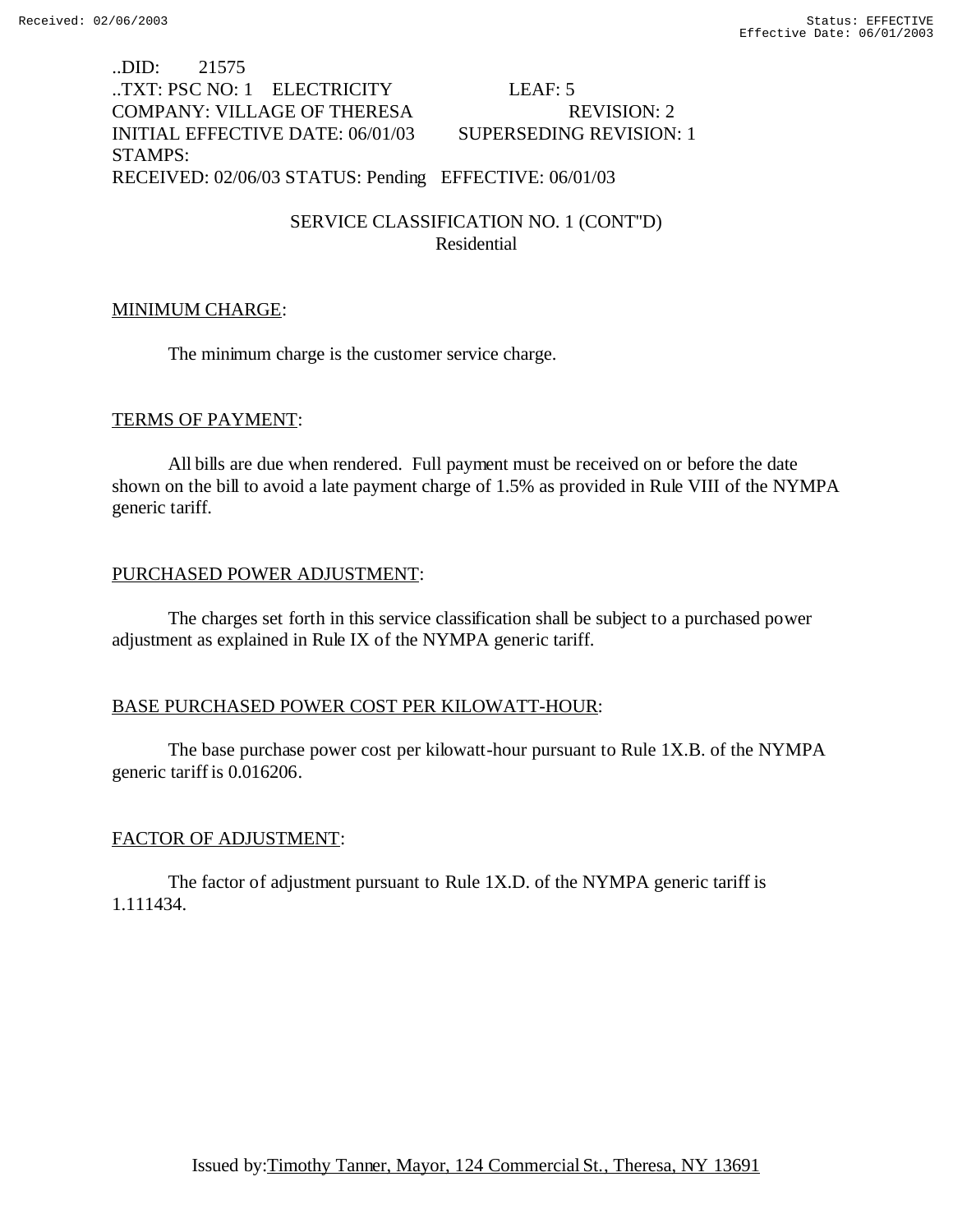# PSC NO: 1 ELECTRICITY LEAF: 6 COMPANY: VILLAGE OF THERESA REVISION: 4 INITIAL EFFECTIVE DATE: 06/01/2005 SUPERSEDING REVISION: 3 Issued in compliance with Commission Order effective May 23, 2003 in Case 03-E-0167.

## SERVICE CLASSIFICATION NO. 2 General Service - Non-demand Metered

# APPLICABLE TO USE OF SERVICE FOR:

Non-residential small light and power customers whose demand is not measured.

### CHARACTER OF SERVICE:

 Continuous-Alternating Current at approximately 60 Cycle, 120 volt, 120/208 volt, 120/240 volt, 240 or 4160 volts; single or three phase. (Characteristics depend upon available circuits).

## MONTHLY RATE (EFFECTIVE):

| <b>Customer Service Charge</b>  | \$3.95   |
|---------------------------------|----------|
| Non-winter Rate (May - October) |          |
| Energy Charge, per kWh          | \$0.0262 |
| Winter Rate (November - April)  |          |
| Energy Charge, per kWh          | \$0.0409 |

#### MINIMUM CHARGE:

The minimum charge is the customer service charge.

## TERMS AND CONDITIONS:

 This rate is available for total requirement customers with monthly kilowatt-hour usages of 6,000 kilowatt hours or less per month. Customers exceeding 6,000 kilowatt-hours in any one month period shall be transferred to Service Classification No. 4 for a period of twelve months and shall be returned to Service Rate Classification No. 2 only if consumption is less than 6,000 kilowatt hours and 20 kW of demand per month for each of the preceding twelve months.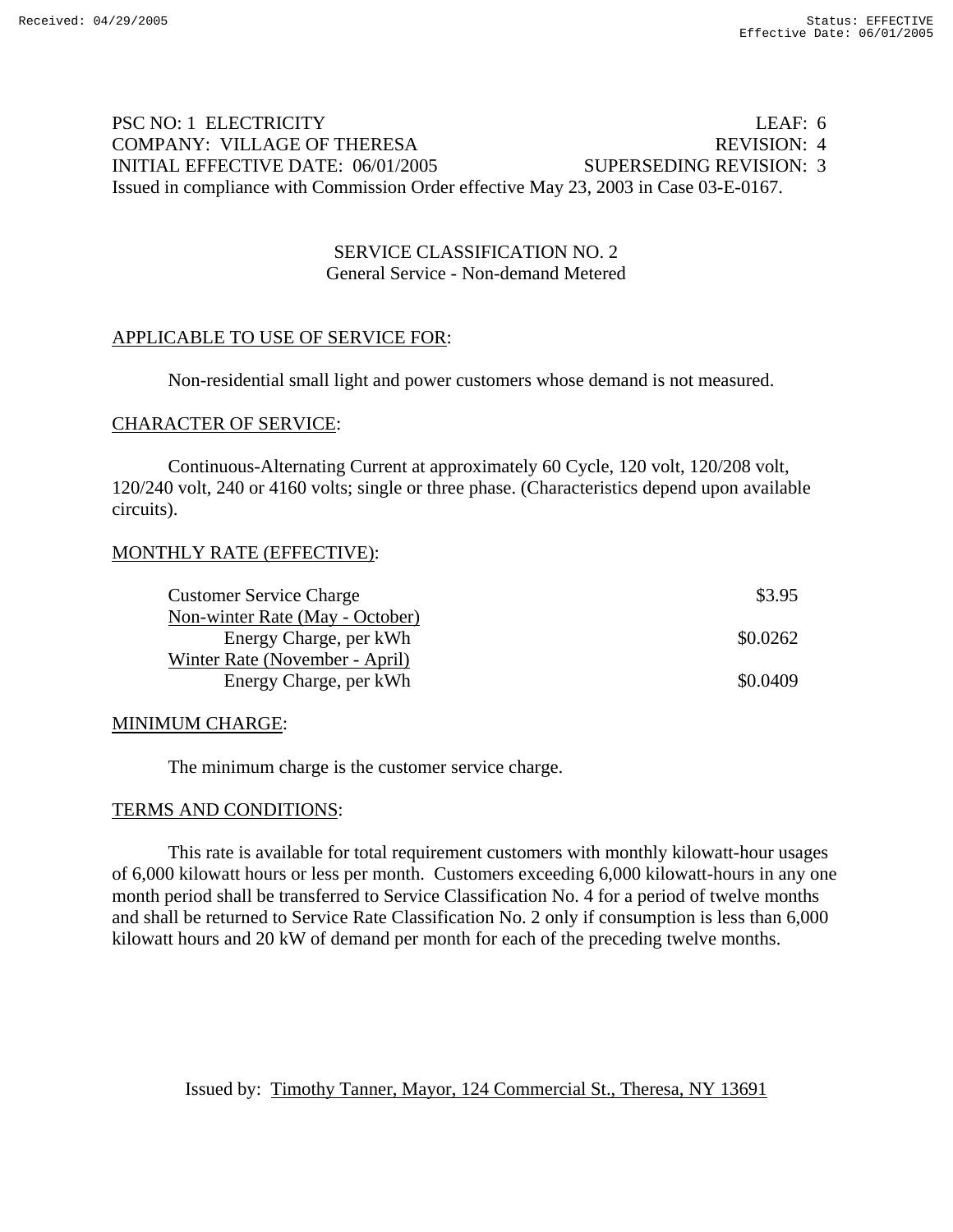..DID: 21577 ..TXT: PSC NO: 1 ELECTRICITY LEAF: 7 COMPANY: VILLAGE OF THERESA REVISION: 1 INITIAL EFFECTIVE DATE: 06/01/03 SUPERSEDING REVISION: 0 STAMPS: RECEIVED: 02/06/03 STATUS: Pending EFFECTIVE: 06/01/03

> SERVICE CLASSIFICATION NO. 2 (CONT''D) General Service - Non-demand Metered

### TERMS OF PAYMENT:

All bills are due when rendered. Full payment must be received on or before the date shown on the bill to avoid a late payment charge of 1.5% as provided in Rule VIII of the NYMPA generic tariff.

### PURCHASED POWER ADJUSTMENT:

The charges set forth in this service classification shall be subject to a purchased power adjustment as explained in Rule IX of the NYMPA generic tariff.

## BASE PURCHASED POWER COST PER KILOWATT-HOUR:

The base purchase power cost per kilowatt-hour pursuant to Rule 1X.B. of the NYMPA generic tariff is 0.016206.

## FACTOR OF ADJUSTMENT:

The factor of adjustment pursuant to Rule 1X.D. of the NYMPA generic tariff is 1.111434.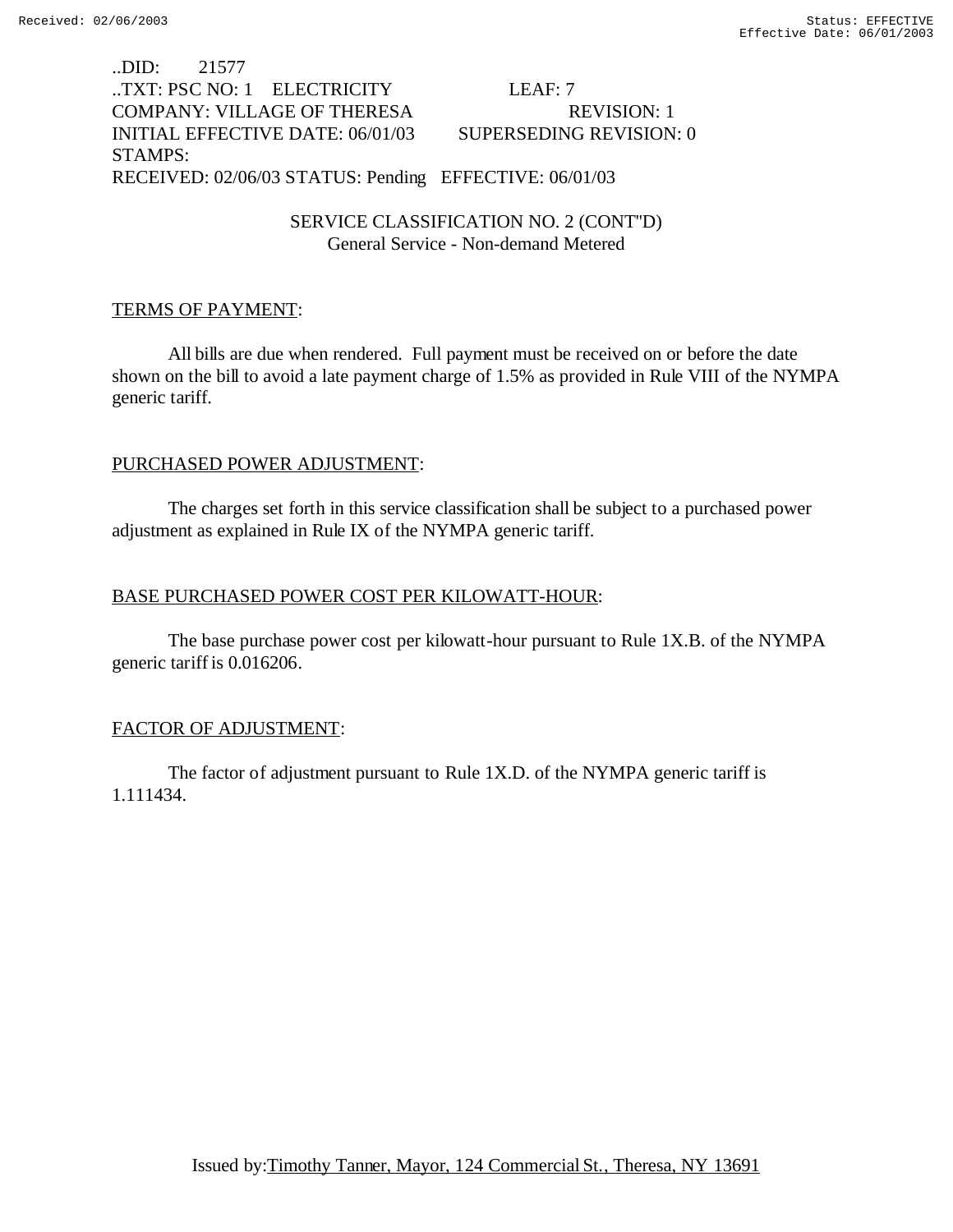# PSC NO: 1 ELECTRICITY LEAF: 8 COMPANY: VILLAGE OF THERESA REVISION: 3 INITIAL EFFECTIVE DATE: 06/01/2005 SUPERSEDING REVISION: 2 Issued in compliance with Commission Order effective May 23, 2003 in Case 03-E-0167.

# SERVICE CLASSIFICATION NO. 3 Street Lighting

# APPLICATION TO USE OF SERVICE FOR:

 Public outdoor lighting from multiple circuits. Monthly charges are assessed at a flat rate per fixture.

## CHARACTER OF SERVICE:

 Unmetered service. Limited period, approximately 4000 hours per year, 60 cycle alternating current at approximately 115 volts.

## MONTHLY RATE (EFFECTIVE):

| Facilities Charge, per unit | \$4.16   |
|-----------------------------|----------|
| Energy Charge, per kWh      | \$0.0079 |

## TERMS OF PAYMENT:

 All bills are due when rendered. Full payment must be received on or before the date shown on the bill to avoid a late payment charge of 1.5% as provided in Rule VIII of the NYMPA generic tariff.

## PURCHASED POWER ADJUSTMENT:

 The charges set forth in this service classification shall be subject to a purchased power adjustment as explained in Rule IX of the NYMPA generic tariff.

## BASE PURCHASED POWER COST PER KILOWATT-HOUR:

 The base purchase power cost per kilowatt-hour pursuant to Rule 1X.B. of the NYMPA generic tariff is 0.016206.

## FACTOR OF ADJUSTMENT:

 The factor of adjustment pursuant to Rule 1X.D. of the NYMPA generic tariff is 1.111434.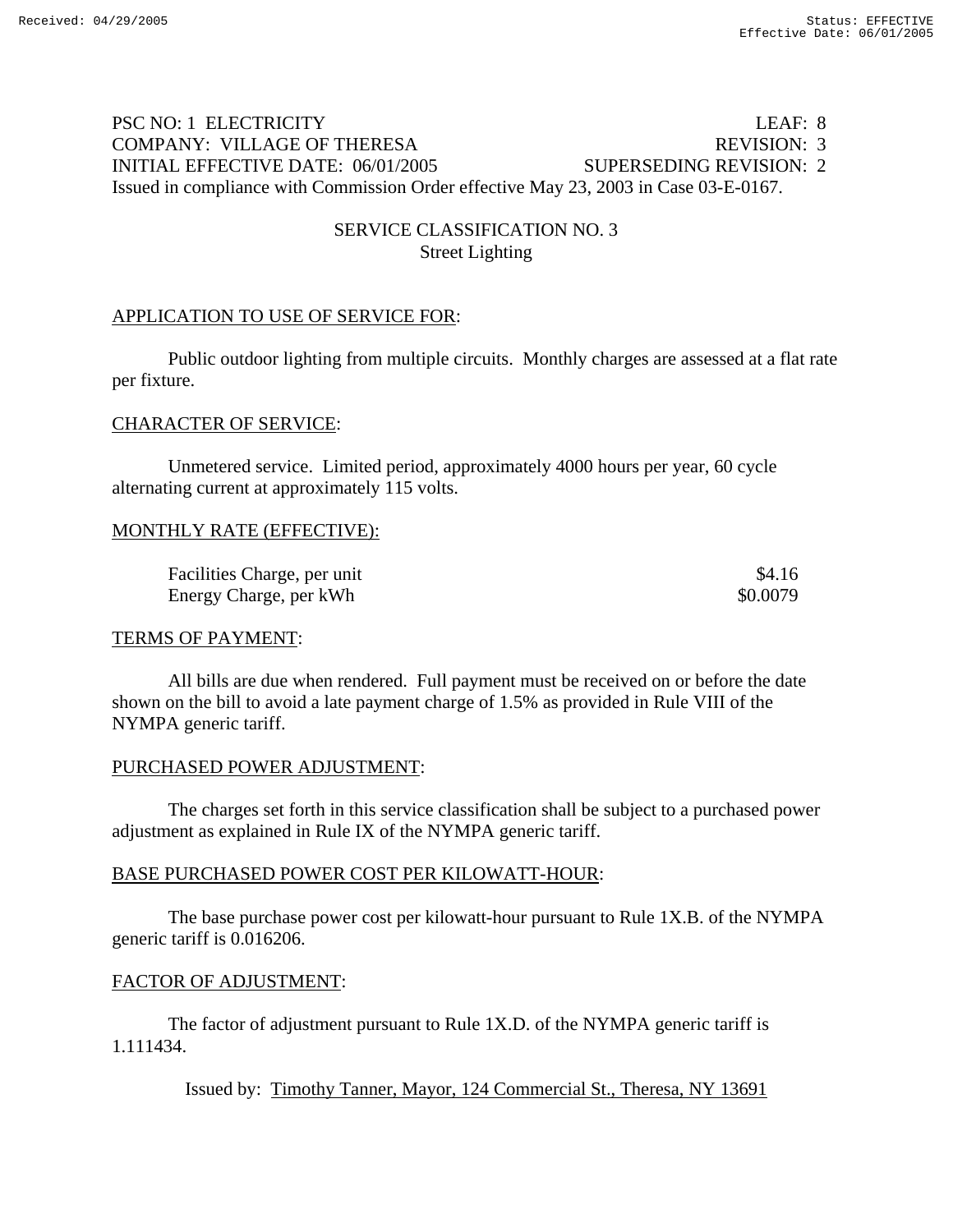# PSC NO: 1 ELECTRICITY LEAF: 9 COMPANY: VILLAGE OF THERESA REVISION: 3 INITIAL EFFECTIVE DATE: 06/01/2005 SUPERSEDING REVISION: 2 Issued in compliance with Commission Order effective May 23, 2003 in Case 03-E-0167.

## SERVICE CLASSIFICATION NO. 4 General Service - Demand Metered

## APPLICABLE TO USE OF SERVICE FOR:

Large light and power customers where demand is measured.

### CHARACTER OF SERVICE:

 Continuous alternating current at approximately 60 cycle, 120 volts, 120/208 volt, 120/240 volt, 240 volts or 4160 volts; single or three phase. (Characteristics depend upon available circuits.)

### MONTHLY RATE (EFFECTIVE):

Demand Charge, per kW  $$6.18$ Energy Charge, per kWh  $\frac{1}{2}$  80.0132

#### MINIMUM CHARGE:

Minimum Charge is the demand charge for 20 kW.

## TERMS AND CONDITIONS:

 Any commercial or industrial customer who uses 6,000 kWh of energy or 20 kW of demand in any one month. Eligibility shall be reviewed annually and if consumption falls below 6,000 kWh and 20 kW per month for the twelve preceding months, the customer may be transferred to Service Classification No. 2.

#### DETERMINATION OF DEMAND:

 The demand shall be that recorded by meter, based on the highest 15 minute integrated demand during the monthly period. The billing demand shall be the greater of the following:

 A) The demand occurring during the month for which the charge is made. B) Twenty (20) kilowatts.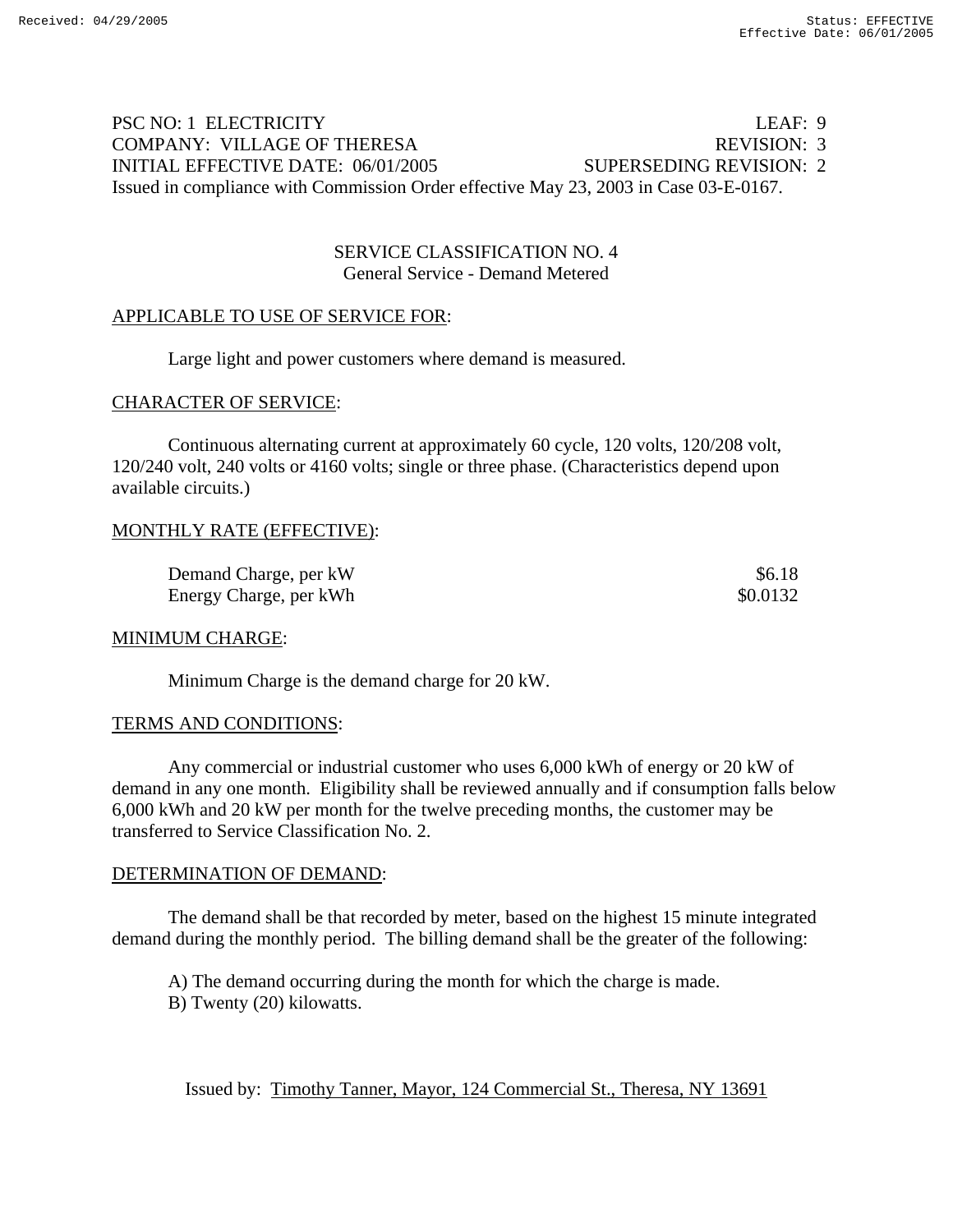..DID: 21570 ..TXT: PSC NO: 1 ELECTRICITY LEAF: 10 COMPANY: VILLAGE OF THERESA REVISION: 1 INITIAL EFFECTIVE DATE: 06/01/03 SUPERSEDING REVISION: 0 STAMPS: RECEIVED: 02/06/03 STATUS: Pending EFFECTIVE: 06/01/03

> SERVICE CLASSIFICATION NO. 4 (CONT''D) General Service - Demand Metered

### TERMS OF PAYMENT:

All bills are due when rendered. Full payment must be received on or before the date shown on the bill to avoid a late payment charge of 1.5% as provided in Rule VIII of the NYMPA generic tariff.

#### PURCHASED POWER ADJUSTMENT:

The charges set forth in this service classification shall be subject to purchased power adjustment as explained in Rule IX of the NYMPA generic tariff.

### BASE PURCHASED POWER COST PER KILOWATT-HOUR:

The base purchase power cost per kilowatt-hour pursuant to Rule 1X.B. of the NYMPA generic tariff is 0.016206.

#### FACTOR OF ADJUSTMENT:

The factor of adjustment pursuant to Rule 1X.D. of the NYMPA generic tariff is 1.111434.